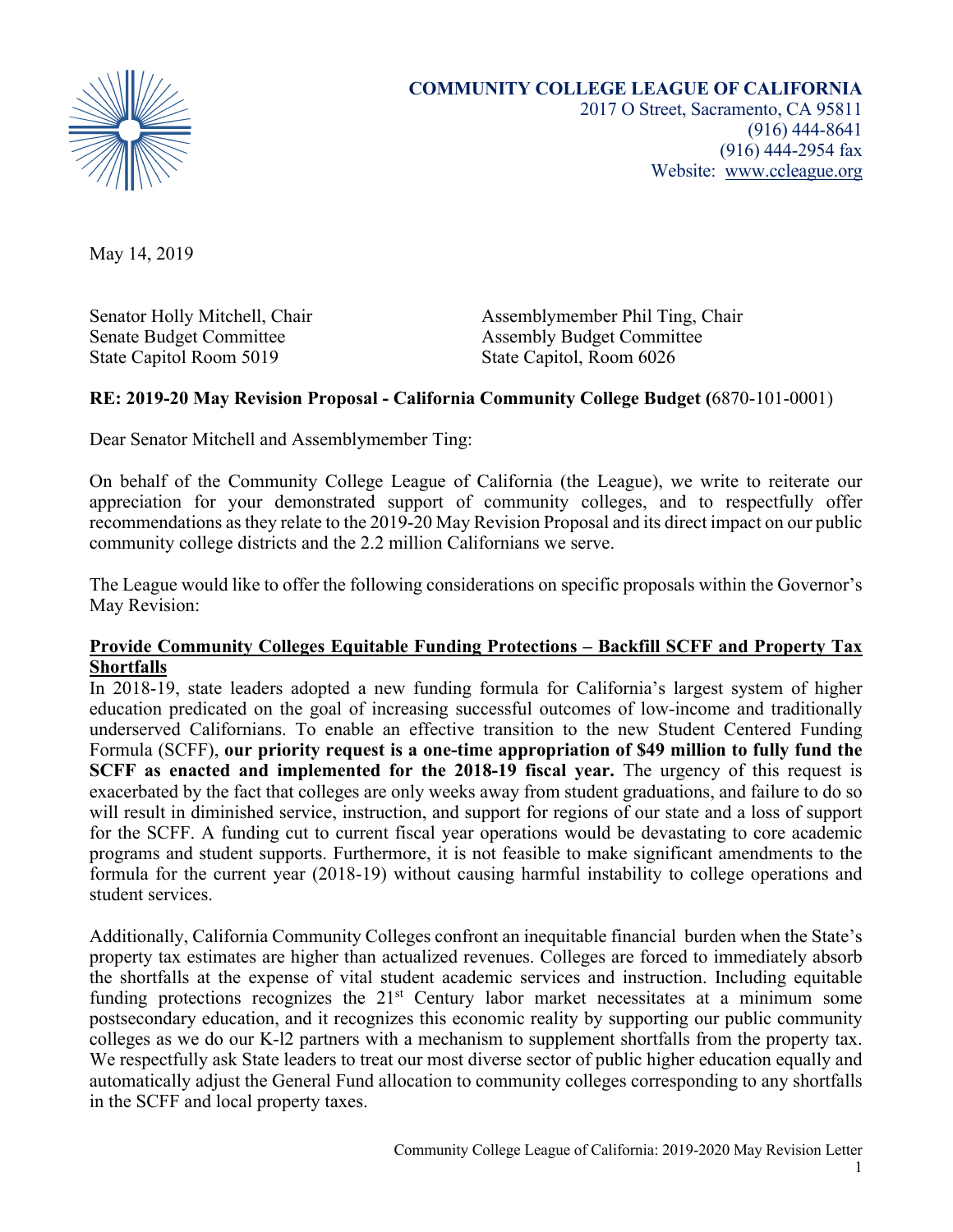## **Adopt Sensible Modifications to the Student Centered Funding Formula**

Properly structured and adequately funded, the SCFF has the potential to move to a system of more equitable outcomes while ensuring students have access to high-quality community colleges. In an effort to strengthen the SCFF and mitigate unintended results, we present the following recommendations to support a successful transition and implementation of the new funding formula:

- o Secure the 2018-19 Total Computational Revenue (TCR) plus cumulative COLAs as the new base for all districts. This base allocation is necessary for maintenance of district and campus operations, helping to build institutional capacity, and to permit proper implementation of Guided Pathways and related initiatives confronting equity gaps and improving student persistence and outcomes.
- $\circ$  Incorporate a Stop-Loss provision within the SCFF to protect statewide access to quality, affordable public postsecondary education.
- o Extend hold-harmless provisions to fiscal year 2021-22 to determine and mitigate data-integrity concerns, to increase trust in local data critical to the success of the formula, to provide sufficient time to analyze unintended consequences, and most importantly, to ensure data efficacy in advancing student equity, inclusion, and success.
- o Level the point system so that all associate degrees, associate degrees for transfer and transfer to four-year accredited institutions have the same point value.
- o Recognize only the highest award achieved by the same student in a given fiscal year as a means of prioritizing per-student success (in the Success Grant portion of the formula) as opposed to incentivizing award maximization, and redirect savings (from elimination of the current point differentials) to the District Base Grant allocation.
- $\circ$  Keep the Student Success Grant portion of the funding formula set at 10% of the total allocation to mitigate volatility – substantial year-to-year fluctuations in awards – and fiscal uncertainty.
- o Ensure programs supporting special-admit students, incarcerated individuals, Career Development College Prep (CDCP) noncredit students, and Instructional Service Agreements (ISAs) receive full FTES funding per the existing 100% FTES formula.
- o Count outcomes in as many districts as necessary as long as the student took 12 or more units in the district in the year prior to transfer.
- o Determine Pell Grant points based on eligibility rather than award status.
- o Utilize the Institutional Effectiveness Partnership Initiative (IEPI) structure and resources to create an intentional strategy that blends technical assistance to colleges and local professional development support throughout the implementation of the formula.

The above recommendations include a proposed amendment to the Department of Finance's problematic revised definition of transfer which would attribute points to a student's district of residence rather than the district where they took classes. Our proposed definition provides points to as many districts as necessary as long as the student took 12 or more units in the district in the year prior to transfer.

An essential component of an effective funding formula is building the institutional capacity of the 72 districts. This necessitates a substantial infusion of general operations funding for California Community Colleges.

# **Bond and Capital Outlay Projects – Fund All Projects in the 2019-20 Capital Outlay Plan**

Across California, community colleges are deeply concerned with the inconsistent approach to facilities funding and the inefficient release of Proposition 51 bond resources. In 2016, California voters approved a facilities bond providing a \$2 billion infrastructure investment in California's community colleges. For the 2019-20 budget, the Administration continues prior practice and only funds a fraction of approved capital projects; dismissing voter support for Proposition 51. Our urgency is exacerbated by California Community Colleges' unmet facilities need of \$42 billion over the next 10 years. Failure to fund these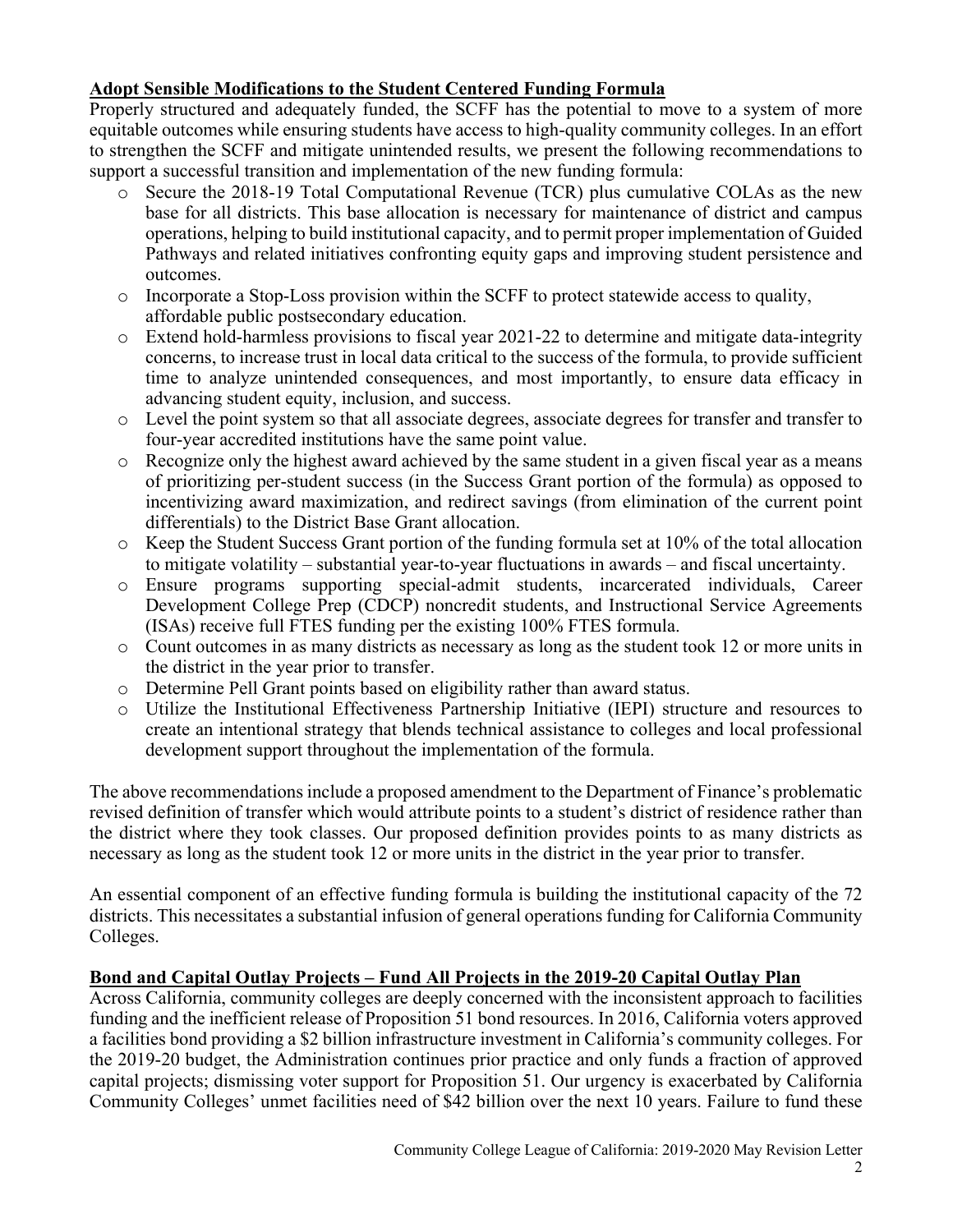capital projects is a missed opportunity to create jobs and to cultivate a skilled and educated workforce in communities throughout the state.

We are also concerned the State has deviated from the existing and effective facilities program which allocates resources based on a formula identifying high-need projects in modernization, expansion, and safety. Straying from this rational approach by not releasing Proposition 51 funds has created a backlog of projects and has produced a disruptive and confusing process for colleges. As a result, these projects have been unnecessarily burdened with cost escalation. Since late 2017, material and building costs have risen to 2-3% per month. The cost of raw materials such as steel and wood are rising sharply and workforce expenditures are reflecting strong market demand. Therefore, a significant challenge confronting districts is the State's expectation that districts bear the entire cost escalation without the ability to adjust or redesign projects to reduce local costs. It is imperative that State leaders recognize the severity of cost escalation and its impact on community college facilities projects. **We respectfully urge you to honor the will of California voters by refusing to approve the Budget Act unless it includes funding for all 2019-20 approved community college capital outlay projects.**

### **Technical Adjustments to the Proposition 98 Split**

In 2018-19, the Budget Act created the K-12 Strong Workforce Program and allocated \$150 million to fund its efforts. Funds are distributed through the Strong Workforce Program operated by the Chancellor's Office of the CCCs and are used by K-12 local educational agencies (LEAs). Given the design and purpose of this program is to support efforts within K-12 schools, we urge the program be scored on the K-12 side of Proposition 98 and recalculate the Proposition 98 split to accurately fund each segment with its due resources. Adherence to the statutory split allows both community colleges and K-12 to appropriately plan for the coming year while also removing competition for resources between the two segments.

#### **Protect and Strengthen College Infrastructure & Learning Resources**

The League is extremely grateful for the investment in deferred maintenance and instructional equipment in the 2019-20 May Revision – an essential correction over the January Budget Proposal. Colleges are grappling with aging infrastructure that will need to be replaced, renovated, or retrofitted, and the resources needed to tackle such projects compete with student supports and services. The absence of instructional equipment and deferred maintenance funds represent a threat to a college's ability to offer quality learning experiences on a safe, clean, and adequately equipped campus environment. Districts respectfully urge an allocation of deferred maintenance and instructional equipment dollars in the Legislative Budget. These resources are not only essential for student services and supports, but also to protect California's infrastructure across all 114 campuses and 78 centers statewide.

### **Financial Aid that Equitably Serves Community College Students**

Despite comprising two-thirds of the California higher education population, community college students receive only six percent of Cal Grant resources. Hundreds of thousands of otherwise eligible applicants currently go unserved, and most have family incomes below the federal poverty line. We respectfully request that you consider financial aid reform that covers the true cost of attendance for community colleges. Specifically, we request the creation of a California Community College Financial Aid Program to provide need-based financial aid to help students and families with the total cost of attending college. A more robust and more equitable investment in community college students is a necessary condition of California's long-term prosperity.

## **Affordability**

Across California, concerns about college costs and affordability are widespread. Most research identifies community college students, especially students of color, as a population particularly impacted by college costs. Despite having the lowest tuition in the nation, the true cost of attending a community